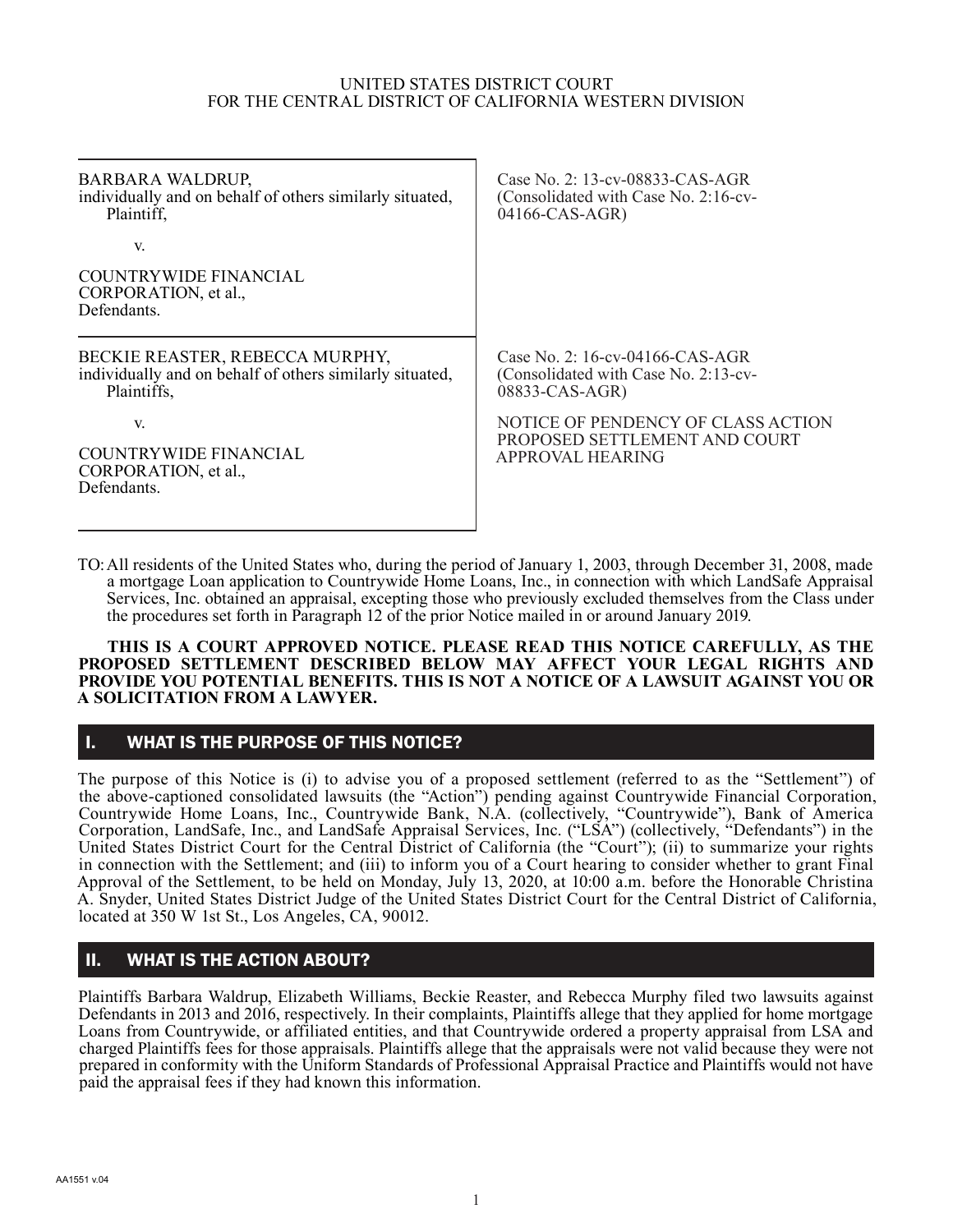On February 6, 2017, the Court entered an order certifying the Action as a class action, and specifically certifying a Nationwide Class defined as "all residents of the United States of America who, during the period of January 1, 2003, through December 31, 2008, obtained an appraisal from LandSafe in connection with a Loan originated by Countrywide," and a Texas Class defined as "all residents of the State of Texas who, during the period January 1, 2003, through December 31, 2008, obtained an appraisal from LandSafe in connection with a Loan originated by Countrywide." The claims certified for class action treatment consisted of a claim for alleged violation of the federal Racketeer Influenced and Corrupt Organizations Act on behalf of the Nationwide Class and a claim for unjust enrichment under the common law of Texas on behalf of the Texas Class.

Defendants deny that Class certification was or remains appropriate (except for purposes of the proposed Settlement), deny that the certifications of compliance with the Uniform Standards of Appraisal Practice were false, deny that they acted unlawfully, and assert various legal and factual defenses against Plaintiffs' claims.

The parties reached a Settlement before the Court resolved the claims and defenses of the parties in the Action. Therefore, the Court never resolved whether Defendants did anything wrong.

This Notice should not be understood as an expression of any opinion by the Court as to the merits of the Plaintiff's claims or Defendant's defenses. Plaintiffs and Defendants recognize that to resolve these and other important issues would be time-consuming, uncertain, and expensive, which is part of the reason for the Settlement.

# III. WHO IS PART OF THE PROPOSED SETTLEMENT?

Plaintiffs and Defendants have entered into an agreement to settle the Action (the "Settlement Agreement"). The Court has preliminarily approved the Settlement Agreement as fair, reasonable, and adequate. The Court will hold the final Court Approval Hearing, as described below, to consider whether to make the Settlement final.

You are a Class Member if, during the period of January 1, 2003, through December 31, 2008, you made a mortgage Loan application to Countrywide, in connection with which LSA obtained an appraisal, unless you successfully exclude yourself from the Class. This criteria for Class membership in the Class is intended to include the persons whom the Court originally defined as part of the Nationwide Class and Texas Class described above. It also includes all persons, including the Plaintiffs, who made any inquiry, expressed an interest in, or applied for credit from Countrywide during the time period, including but not limited to applications within the meaning of the Equal Credit Opportunity Act, so long as LSA obtained an appraisal in connection with it.

If you received a postcard about the proposed Settlement in the mail, then you meet these criteria and are a Class Member according to Defendant's records. Further, if you have received more than one copy of this Notice in the mail, then that may be because you are a member of the Class as to more than one qualifying Loan or Loan application. In that event, you may, as discussed below, receive the benefits of the Settlement or take other actions with respect to the Settlement as to each Loan that qualifies you as a member of the Class. If you were a co-borrower, co-applicant, or co-obligor on a qualifying Loan, then you and your co-borrower(s), co-applicant(s), and/or co-obligor(s) will be treated as a single member of the Class for purposes of the proposed Settlement.

# IV. WHAT ARE THE KEY TERMS OF THE PROPOSED SETTLEMENT?

The key terms of the proposed Settlement are as follows.

- 1. **Settlement Amount.** Defendants have agreed to pay two hundred and fifty million dollars (\$250,000,000.00) as the total and maximum dollar amount they will be obligated to pay if the Court grants Final Approval and all other contingencies are met. This amount includes all payments (i) to members of the Class in exchange for the Release (as described below), (ii) to the Plaintiffs as Class Representative Awards (as described below), and (iii) to the Plaintiff's attorneys for attorneys' fees and litigation costs actually incurred in the Action (as described below). This amount does not include an additional maximum of two million, five hundred thousand dollars (\$2,500,000.00) Defendants have agreed to pay the Settlement Administrator for the costs of administering the Settlement, mailing the Postcard Notice to Class Members, publishing notice of the Settlement, providing the Benefit Checks to eligible Class Members, responding to inquiries from Class Members, and providing other Settlement administration services.
- 2. **Settlement Benefit.** Each member of the Class who has not excluded himself or herself from the Class will be eligible to receive a check ("Benefit Check") in an amount that represents a percentage of the appraisal fee assessed in connection with his, her, or their mortgage Loan or Loan application, excepting only that, if Defendants' records about the amount of the appraisal fee assessed on a Loan are not available or are unreliable, then the Benefit Check will be for \$25.00. You do not need to contact anyone or submit any information to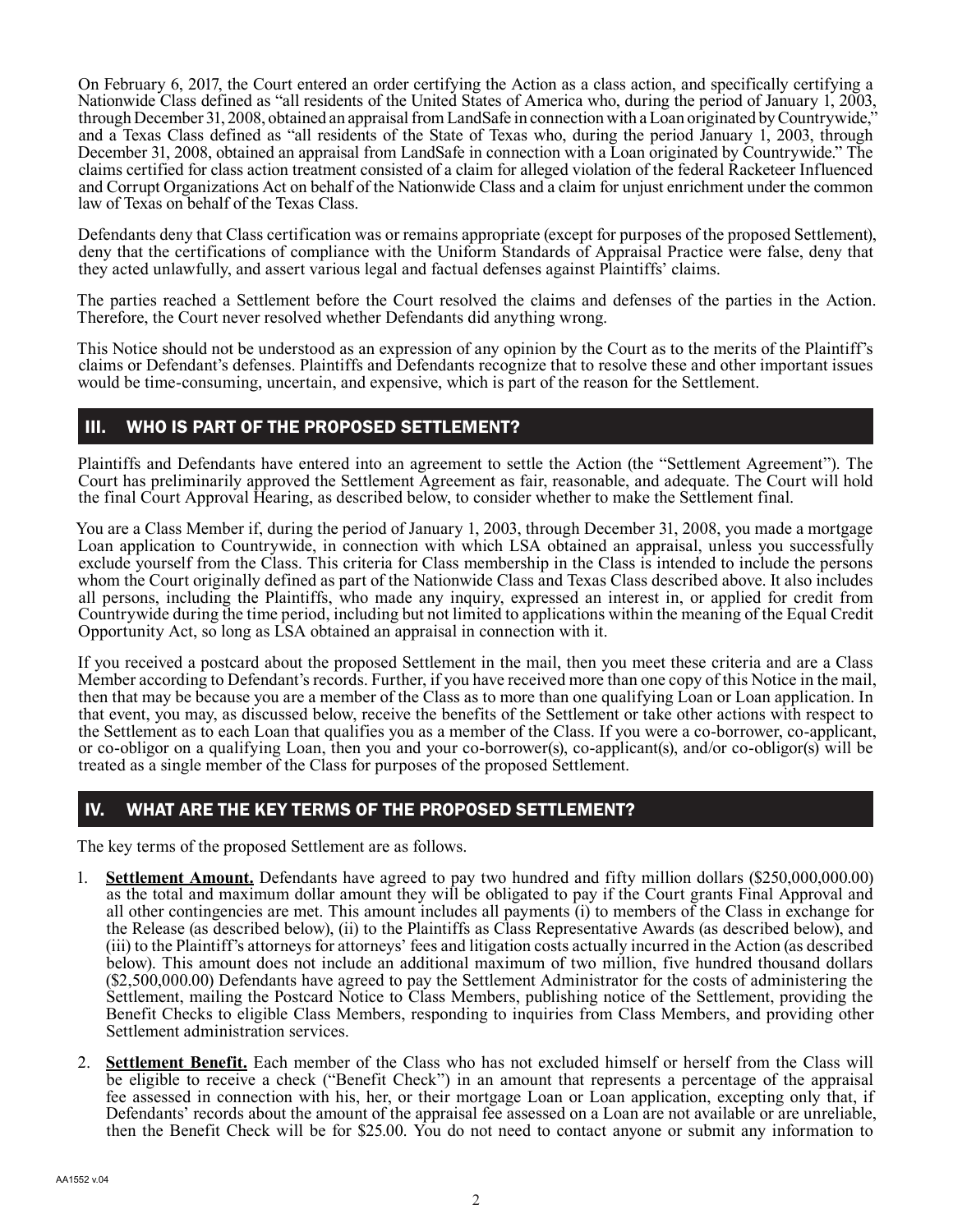receive a Benefit Check. At present, the estimated percentage is 22%, meaning that if the appraisal fee assessed in connection with your Loan was \$500.00 (the actual assessed amount could be higher or lower) , then the Benefit Check will be in the amount of \$110.00. The actual percentage used for Benefit Checks if the Settlement is approved may be higher or lower.

The Benefit Checks will be paid exclusively from, and not in addition to, the Settlement Amount. The amount of the Benefit Checks could increase or decrease based on the factors set forth in the Settlement Agreement. As noted, if you are a Class Member with respect to more than one qualifying appraisal, you will be eligible to receive a Benefit Check for each appraisal.

3. **Release.** Plaintiffs and all Class Members who have not excluded themselves from the Class will release certain claims against the Defendants, their affiliates, certain predecessors and successors, and other parties set forth in the Settlement Agreement. This is referred to as the "Release." Generally speaking, the Release will prevent any Class Member from bringing any lawsuit or making any claims that Defendants violated the law in connection with any property appraisals or appraisal-related services, or any other claims sufficiently related to those claims that could have been asserted in the Action. The terms of the Release, as set forth in the Settlement Agreement, can be found in the Addendum at the end of this Notice.

The Release, as set forth in Paragraphs 4.01 through 4.03 of the Settlement Agreement and the Addendum to this Notice, will be effective as to every Class Member who has not excluded himself or herself from the Class, regardless of whether or not that Class Member receives or cashes a Benefit Check.

4. **Attorney Fee/Litigation Cost and Class Representative Awards.** The Court will determine the amount of attorneys' fees and litigation costs to award to Plaintiffs' Counsel from the Settlement Amount for investigating the facts and law in the Action, litigating the Action since 2013, and negotiating the proposed Settlement of the Action. Plaintiffs' Counsel will ask the Court to award them attorneys' fees and litigation costs from the Settlement Amount in the amount not to exceed \$62,500,000.00 (or 25% of the Settlement Amount). Plaintiffs' Counsel will also ask the Court to award the Representative Plaintiffs (Ms. Waldrup, Ms. Reaster, and Ms. Murphy) an amount of up to \$15,000.00 each from the Settlement Amount for their services to the Class. Plaintiffs' Counsel will make their request in a motion for attorneys' fees and litigation costs to be filed with the Court at least 60 days before the Court Approval Hearing. After the motion for attorneys' fees and litigation costs is filed, copies will be available from Class Counsel, from the Court docket, or at www.WaldrupWilliamsAppraisalLawsuit.com.

Any attorneys' fees, litigation costs, or award to the class representatives approved by the Court will be paid by Defendants exclusively from (and not in addition to) the Settlement Amount.

- 5. **Settlement Administration.** In addition to the Settlement Amount, Defendants have agreed to pay costs of administrating the Settlement up to a maximum of two million, five hundred thousand dollars (\$2,500,000.00). In the event that the costs of administrating the Settlement exceed that amount, the excess shall be paid exclusively from the Settlement Amount prior to the computation of the amount of the Benefit Checks due under the Settlement.
- 6. **Dismissal of the Action.** If the Settlement is approved by the Court and becomes final, the action will be dismissed with prejudice. Benefit Checks will be provided to eligible Class Members, and no recovery to the Class will be available other than the one set forth in this Notice and in the Settlement Agreement. If the Settlement is not approved by the Court or does not become final for any reason, the Action will continue, and Class Members will not be entitled to receive a Benefit Check.

SECTIONS IV. 1–6 ABOVE PROVIDE ONLY A GENERAL SUMMARY OF THE TERMS OF THE PROPOSED SETTLEMENT. YOU CAN REVIEW THE SETTLEMENT AGREEMENT ITSELF FOR MORE INFORMATION ABOUT THE EXACT TERMS OF THE SETTLEMENT. THE SETTLEMENT AGREEMENT IS AVAILABLE AT www.WaldrupWilliamsAppraisalLawsuit.com OR FROM CLASS COUNSEL.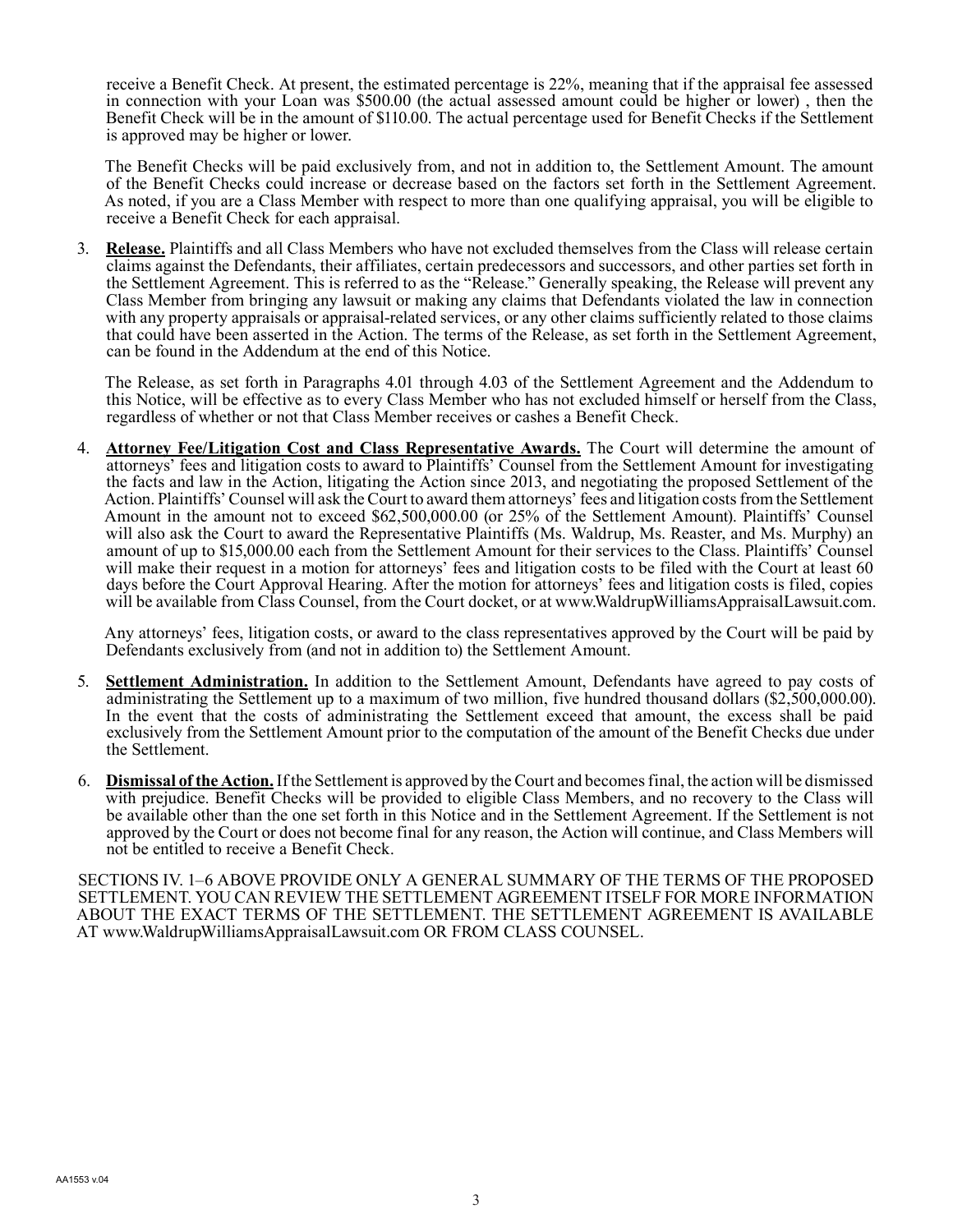## V. WHO REPRESENTS THE SETTLEMENT CLASS?

The Court has appointed the attorneys from the following law firms to act as counsel for the Class (referred to as "Class Counsel" or "Plaintiffs' Counsel") for purposes of the proposed Settlement:

Roland Tellis Daniel Alberstone Mark Pifko Evan Zucker Baron & Budd, P.C. 15910 Ventura Boulevard, Suite 1600 Encino, CA 91436 Tel.: (818) 839-2333 dalberstone@baronbudd.com rtellis@baronbudd.com mpifko@baronbudd.com ezucker@baronbudd.com

Steve W. Berman Hagens Berman Sobol Shapiro LLP 1918 3rd Avenue, Suite 3300 Seattle, WA 98101 Tel.: (206) 623-7292 steve@hbsslaw.com

Christophe R. Pitoun Hagens Berman Sobol Shapiro LLP 301 North Lake Avenue, Suite 920 Pasadena, CA 91101 Tel.: (213) 330-7150 christopherp@hbsslaw.com

### VI. WHAT ARE THE REASONS FOR THE PROPOSED SETTLEMENT?

Plaintiffs and Defendants agreed on all of the terms of the proposed Settlement through extensive arm's length negotiations between Plaintiffs' Counsel and Counsel for the Defendants, with the able assistance of a court-appointed, third-party Mediator, Eric Green of Resolutions, LLC. The parties have entered into the proposed Settlement after weighing the benefits of the Settlement against the probabilities of success or failure in the Action, and against the delays that would be likely if the Action proceeded to trial and, after trial, to appeal.

Plaintiffs and Plaintiffs' Counsel have concluded that the proposed Settlement provides substantial benefits to the Class, avoids prolonged litigation, and is in the best interests of the Class. Plaintiffs and Plaintiffs' Counsel have concluded that the proposed Settlement is fair, reasonable, and adequate.

Defendants firmly deny any wrongdoing and any liability whatsoever, but believe that it is in their best financial interest to settle the Action on the terms set forth in the Settlement Agreement in order to avoid further expense, uncertainty, inconvenience, and business disruption as a result of the Action.

### VII. WHAT DO YOU NEED TO KNOW AND DO NOW?

*You can participate in the settlement.* You do not need to do anything in order to participate in the Settlement and be eligible to receive the Benefit Check described in this Notice. If you do nothing, you will be represented by Plaintiffs and Plaintiffs' Counsel. You will not be billed for their services. Plaintiffs' Counsel will receive a fee only if the Court approves the Settlement and the fee award, if any, will be set by the Court. If you participate in the Settlement, you will be bound by any judgment or other final disposition of the Action, including the Release set forth in the Settlement Agreement, and will be precluded from pursuing claims against Defendants separately if those claims are within the scope of the Release.

You CAN OPT OUT OF THE SETTLEMENT. If you do not wish to be a Class Member, and do not want to participate in the Settlement and receive a Benefit Check, you may exclude yourself from the Class by completing and mailing a notice of intention to opt-out (referred to as an "Opt-Out") to the following address, postmarked no later than Monday June 15, 2020:

Waldrup v. Countrywide Settlement P.O. Box 3727 Portland, OR 97208-3727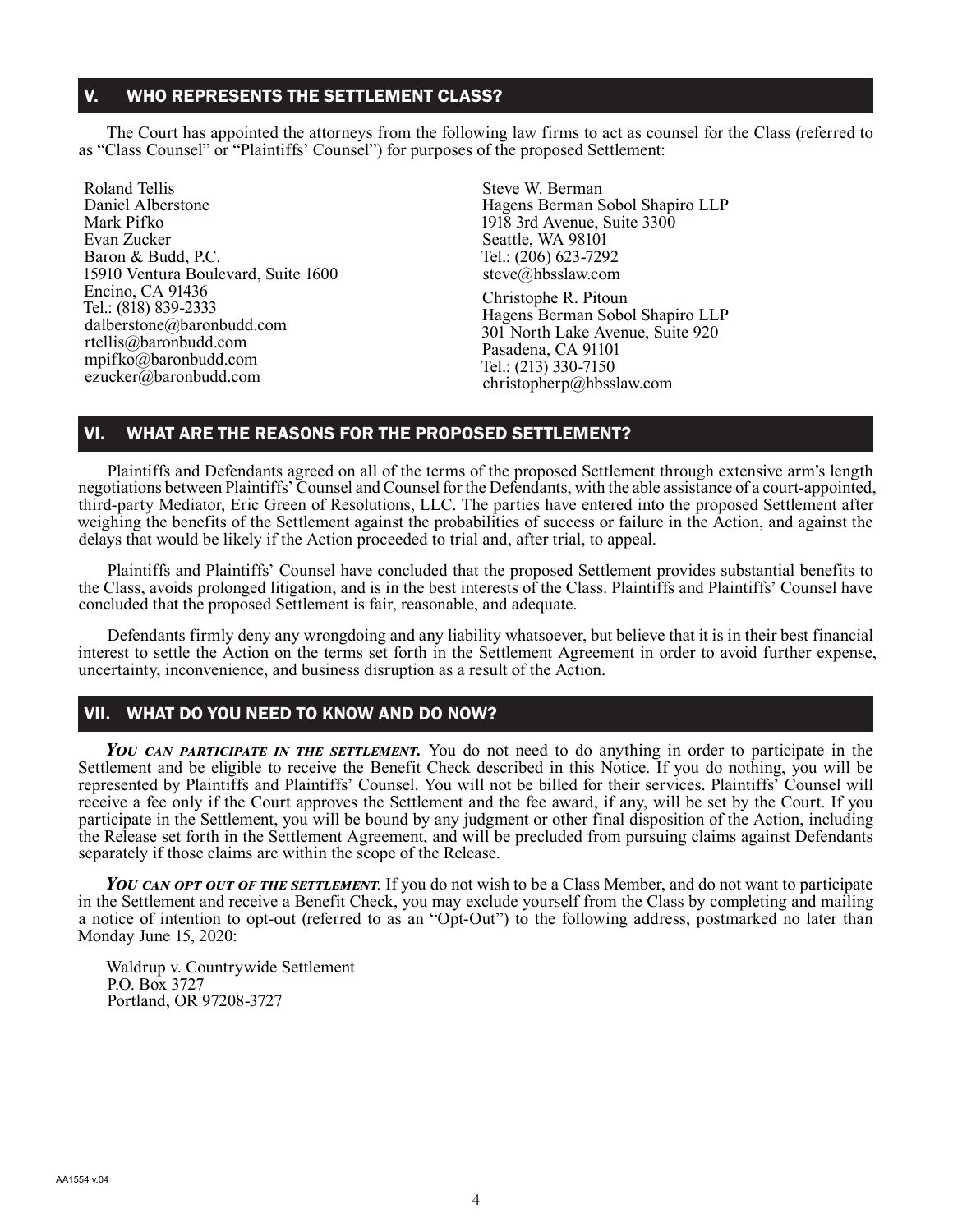To be treated as valid, an Opt-Out must (a) set forth your full name, current address, and telephone number; (b) contain the address of the property upon which an appraisal bringing you within the scope of the Class was obtained; (c) contain your personal and original signature or the original signature of a person previously authorized by law, such as a trustee, guardian, or person acting under a power of attorney, to act on your behalf (i.e., conformed, reproduced, facsimile, or other non-original signatures are not valid); and (d) unequivocally state your intent to be excluded from the Class, to be excluded from the Settlement, not to participate in the Settlement, and to waive all right to the benefits of the Settlement. Statements generally objecting to the Settlement or to specific terms of the Settlement but which do not clearly express an intent to opt out as set forth above are not valid Opt-Outs. If there is or was a co-obligor, co-borrower, or co-applicant associated with the appraisal that brings you within the scope of the Class, all co-obligors, co-borrowers, or co-applicants must elect to opt out for the Opt-Out to be considered valid. If you are a Class Member as to more than one Loan or Loan application, the Opt-Out may specify that you are opting out as to fewer than all Loans or Loan applications by expressly stating so in the Opt-Out and specifically identifying those as to which you are electing to opt out. In the absence of such specification, the Opt-Out shall be construed as a request to opt-out as to all Loans or Loan applications. No person shall purport to exercise any exclusion rights of any other person, or purport to opt-out Class Members as a group, aggregate, or class involving more than one Class Member, or opt-out more than one Class Member on a single paper, or as an agent or representative; any such purported Opt-Outs shall be void, and the Class Member(s) that is or are the subject of such purported Opt-Out, shall be treated as a Class Member. Opt-Outs for a Class Member may, however, be prepared and mailed by counsel for that Class Member.

#### *You can object or take other actions*.

1. *Objections to the Settlement.* Any Class Member who has not successfully excluded himself or herself from the Class may object to the approval of the Settlement, to any aspect of the Settlement or the Settlement Agreement, to the application for attorneys' fees and costs, and/or to the application for a Class Representative Award to Plaintiffs. To object, you must properly file any objection in the Action with the Clerk of Court of the United States District Court for the Central District of California on or before Monday, June 15, 2020, and must mail or hand-deliver a copy of the objection to Class Counsel and Counsel for the Defendants at the addresses set forth below by that same date. To be timely, objections that are mailed must be postmarked by Monday, June 15, 2020, and objections that are hand-delivered must be received by the Court, Class Counsels, and Counsel for the Defendants by Monday, June 15, 2020, and, to be valid, each objection must (i) set forth your full name, current address, and telephone number; (ii) contain the address for all properties for which you obtained an appraisal qualifying you as a member of the Class; (iii) state that you object to the Settlement, in whole or in part (and if in part, which part); (iv) set forth a statement of the legal and factual basis for your objection; and (v) provide copies of any documents that you wish to submit in support of your position. In the absence of Court approval, Objections not timely mailed or hand-delivered to the Court, Class Counsel, and Counsel for the Defendants, or which are otherwise invalid, shall not be treated as a valid objection to the Settlement.

In addition, Counsel asserting an Objection on behalf of one or more Class Member(s) shall: (a) file a notice of appearance with the Court before the Objection Deadline; (b) file a sworn declaration with the Court by the Objection Deadline attesting to his, her, or their representation of each Class Member on whose behalf the Objection is filed; (c) file a sworn declaration with the Court by the Objection Deadline stating the number of times during the prior five (5) year period counsel have filed objections to a class action on Settlement on their own behalf or on behalf of a Class Member; and (d) comply with each of the requirements for an Objection set forth above.

2. *Appearances at the Court Approval Hearing.* It is not necessary for you to appear at the final Court Approval Hearing. If you have not excluded yourself from the Class and wish to appear and/or speak at the hearing, whether personally or through a lawyer, then you must properly file a Notice of Appearance in the Action with the Clerk of Court of the United States District Court for the Central District of California, and you must mail or hand-deliver a copy of the Notice of Appearance to Class Counsel and Counsel for the Defendants at the addresses set forth hereafter, by Monday, June 15, 2020. If you choose to participate at the hearing, you will not be permitted to raise matters that you could have, but did not raise in a properly submitted and valid objection (as described above) with the Court's approval.

3. *Other Motions or Submissions Concerning the Action or the Settlement.* It is not necessary for you to submit any motion concerning the Action or Settlement to the Court. If you have not excluded yourself from the Settlement and want to submit a motion to the Court concerning the Settlement or the Action, however, then you must properly file a motion, together with all supporting documents, in the Action with the Clerk of Court of the United States District Court for the Central District of California, and must mail or hand-deliver a copy of the motion, together with all supporting documents, to Class Counsel and Counsel for the Defendants at the addresses set forth hereafter by Monday, June 15, 2020.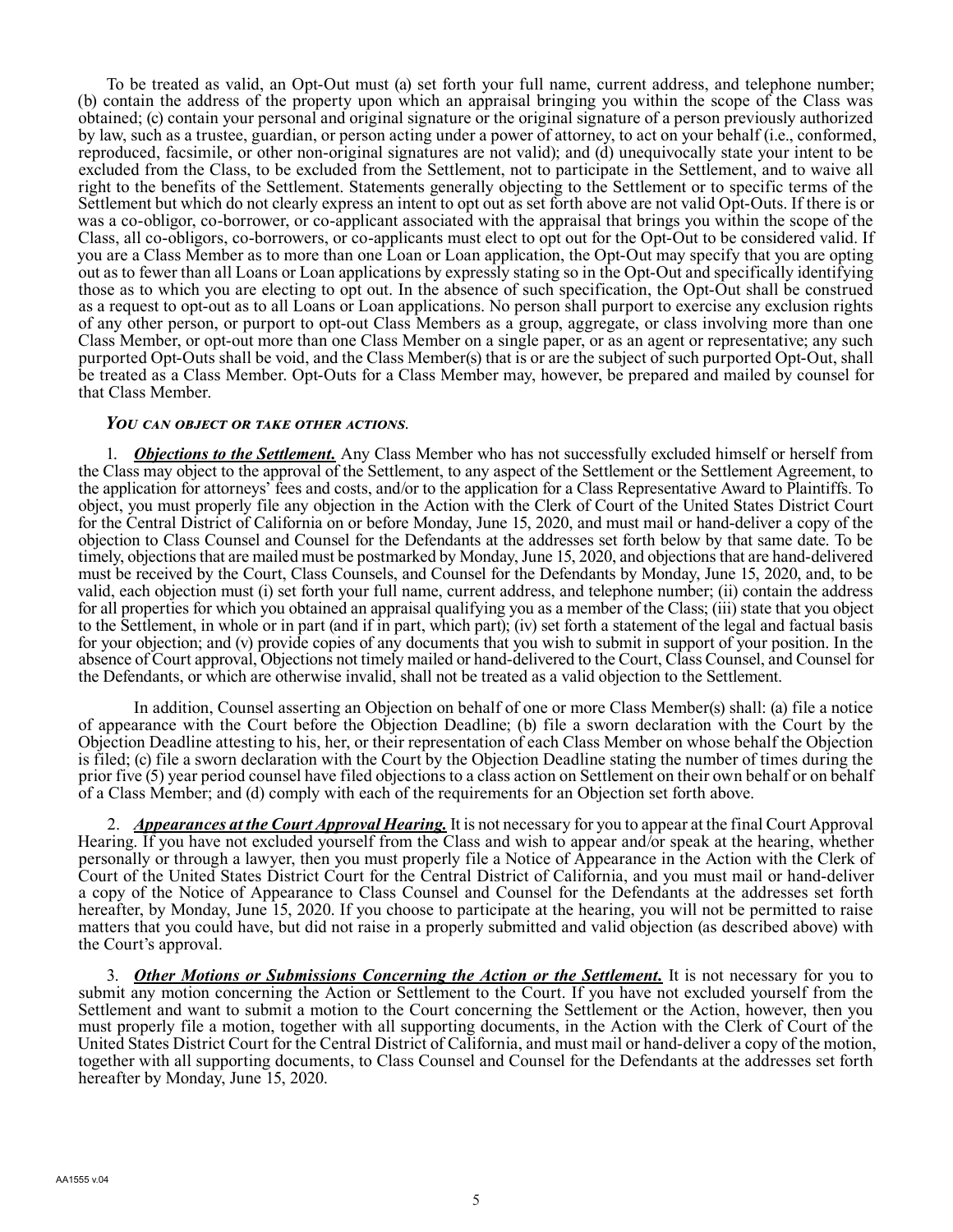## VIII. WHAT WILL HAPPEN AT THE FINAL COURT APPROVAL HEARING?

The Court will hold the final Court Approval Hearing in Courtroom 8D of the First Street U.S. Courthouse, located at 350 W 1st St., Los Angeles, California, 90012, on Monday, July 13, 2020, at 10:00 a.m. At that time, the Court will determine, among other things, (i) whether the Settlement should be finally approved as fair, reasonable, and adequate, (ii) whether the Action should be dismissed with prejudice pursuant to the terms of the Settlement Agreement, (iii) whether Class Members should be bound by the Release set forth in the Agreement, (iv) whether Class Members should be subject to a permanent injunction that, among other things, bars Class Members from filing, commencing, prosecuting, intervening in, or participating in (as Class members or otherwise) any lawsuit, claim, demand, or proceeding in any jurisdiction that is based on or related to, directly or indirectly, matters within the scope of the Release, (v) the amount of attorneys' fees and costs to be awarded to Plaintiffs' Counsel, if any, and (vi) the amount of the award to be made to Plaintiffs for their services as class representatives, if any. The Court approval hearing may be postponed, adjourned, or continued by Order of the Court without further notice to the Class.

### IX. HOW CAN YOU GET ADDITIONAL INFORMATION ABOUT THE ACTION, THE PROPOSED SETTLEMENT, THE SETTLEMENT AGREEMENT, OR THE NOTICE?

The descriptions of the Action, the Settlement, and the Settlement Agreement in this Notice are only a general summary. In the event of a conflict between this Notice and the Settlement Agreement, the terms of the Settlement Agreement control. All papers filed in this Action, including the full Settlement Agreement, are available for you to inspect and copy (at your cost) at the office of the Clerk of Court or online through PACER. A copy of the Settlement Agreement also may be obtained from Class Counsel by contacting them at the addresses or telephone numbers set forth in Section V, or downloaded from www.WaldrupWilliamsAppraisalLawsuit.com. Any questions concerning this Notice, the Settlement Agreement, or the Settlement may be directed to Class Counsel. You may also seek the advice and counsel of your own attorney, at your own expense, if you desire.

DO NOT WRITE OR TELEPHONE THE COURT, THE CLERK'S OFFICE, OR DEFENDANTS WITH ANY QUESTIONS ABOUT THIS NOTICE, THE SETTLEMENT, OR THE SETTLEMENT AGREEMENT.

### X. WHAT ARE THE ADDRESSES YOU MAY NEED?

*Class Counsel:*

Roland Tellis Daniel Alberstone Mark Pifko Evan Zucker Baron & Budd, P.C. 15910 Ventura Boulevard, Suite 1600 Encino, CA 91436 Tel.: (818) 839-2333 dalberstone@baronbudd.com rtellis@baronbudd.com mpifko@baronbudd.com ezucker@baronbudd.com

*Defendants' Counsel:*

Thomas M. Hefferon Brooks R. Brown Goodwin Procter LLP 1900 N St., NW Washington, DC 20036

*Settlement Administrator:*

Epiq Global, INC. P.O. Box 3727 Portland, OR 97208-3727

Steve W. Berman Hagens Berman Sobol Shapiro LLP 1918 3rd Avenue, Suite 3300 Seattle, WA 98101 Tel.: (206) 623-7292 steve@hbsslaw.com Christophe R. Pitoun Hagens Berman Sobol Shapiro LLP 301 North Lake Avenue, Suite 920 Pasadena, CA 91101 Tel.: (213) 330-7150 christopherp@hbsslaw.com

Douglas A. Thompson Bryan Cave Leighton Paisner LLP 120 Broadway, Suite 300 Santa Monica, CA 90401-2386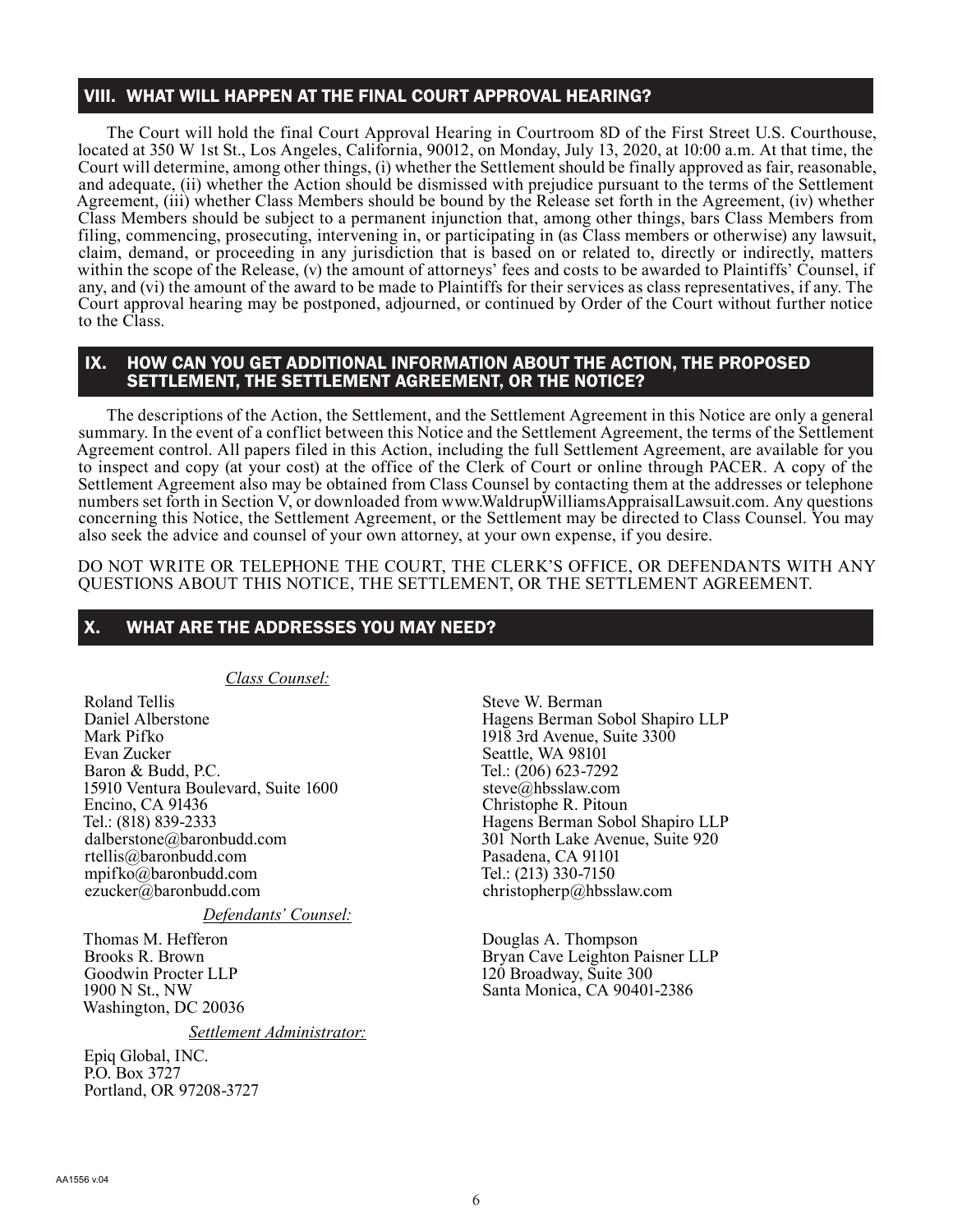#### **ADDENDUM**

As noted in Section IV of the Notice, the terms of the Release, as embodied in Paragraphs 4.1 to 4.3 of the Settlement Agreement, are reproduced below.

4.1 Upon Final Approval, Representative Plaintiffs and each Class Member who is not a Successful Opt-out, and each of their respective co-borrowers, co-applicants, spouses, children, executors, representatives, guardians, wards, heirs, estates, successors, predecessors, next friends, joint tenants, tenants in common, tenants by the entirety, co-borrowers, co-obligors, co-debtors, legal representatives, attorneys, agents, and assigns, and all those who claim through them or who assert claims (or could assert claims) on their behalf, and each of them (collectively and individually, the "Releasing Persons"), will be deemed to have completely released and forever discharged Defendants, Countrywide, LandSafe, each of the Fee Panel Appraisers and Staff Appraisers who prepared the appraisals at issue in the Consolidated Actions, each of the brokers, builders or sellers who arranged or were involved with the Loans or the transactions underlying the Loans, any person, entity or trust that held or holds an interest in the Loans, and each of Defendants' past, present, and future parents, predecessors, successors, partners, assigns, subsidiaries, affiliates, divisions, owners, shareholders, officers, directors, vendors, employees, attorneys, insurers, and agents (alleged or actual) (collectively and individually, the "Released Persons"), from any claim, right, demand, charge, complaint, action, cause of action, obligation, or liability of any and every kind, including without limitation (i) those known or unknown or capable of being known; (ii) those which are unknown but might be discovered or discoverable based upon facts other than or different from those facts known or believed at this time, including facts in the possession of and concealed by any Released Person; (iii) those accrued, unaccrued, matured, or not matured from the beginning of the world until today; and (iv) those asserted by any of Representative Plaintiffs, whether individually or on behalf of any class or putative class, in the Consolidated Actions (collectively, the "Released Rights") that arise out of and/or in any way concern (a) Released Rights that were asserted, or attempted to be asserted, in the Consolidated Actions; (b) appraisals obtained by LSA in connection with a mortgage loan application made to Countrywide during the Class Period, including without limitation all claims in any way concerning [i] conduct, acts, disclosures (written or oral), representations, and/or omissions by any of the Released Parties relating to appraisals or appraisal-related services; [ii] any practice, policy, and/or procedure of any of the Released Parties challenged in the Consolidated Actions in any way concerning appraisals or appraisal-related services; [iii] conduct, acts, disclosures (written or oral), representations, and/or omissions by any of the Released Parties relating to the content, character, quality, fitness, cost, USPAP-compliance, or valuation of any appraisals or appraisal-related services; [iv] conduct, acts, disclosures (written or oral), representations, and/or omissions by any of the Released Parties relating to the charging or collection of any fees, charges, or other amounts for appraisals or appraisal-related services; and [v] appraisal or appraisal-related services obtained from LandSafe; (c) all claims asserted or that could have been asserted in the Consolidated Actions; (d) any claim or theory that any act or omission by any of the Released Parties in connection with the making of or application for any of the Loans in any way relating to appraisals or appraisal-related services violates or violated any statute, regulation, law, USPAP or any other professional standard, and/or contract; (e) any claim or theory that Defendants (or any of them) are liable, whether directly or indirectly, for the conduct, acts and/or omissions of any appraiser who performed or prepared any of appraisals obtained from LandSafe in connection with the making of or application for any of the Loans; and (f) any violation and/or alleged violation of state and/or federal law, whether common law or statutory, arising from or relating to the conduct, acts and/or omissions described in this paragraph or alleged or described in the Consolidated Actions. This Release shall be included as part of any judgment, so that all released claims and rights shall be barred by principles of res judicata, collateral estoppel, and claim and issue preclusion.

Upon Final Approval, the Releasing Persons each will waive and release any and all provisions, rights, and benefits conferred either (a) by Section 1542 of the California Civil Code, or (b) by any law of any state or territory of the United States, or principle of common law, which is similar, comparable, or equivalent to section 1542 of the California Civil Code, with respect to the claims released pursuant to the paragraph above. Section 1542 of the California Civil Code reads:

A general release does not extend to claims that the creditor or releasing party does not know or suspect to exist in his or her favor at the time of executing the release and that, if known by him or her, would have materially affected his or her settlement with the debtor or released party.

 Whether a beneficiary of California law or otherwise, Representative Plaintiffs and each of the Releasing Persons agree and acknowledge that he or she may hereafter discover facts other than or different from those that he or she knows or believes to be true with respect to the subject matter of the claims released pursuant to the terms of paragraph 4.1 above, but each of those individuals expressly agree that, upon entry of the final judgment, he and she shall have waived and fully, finally, and forever settled and released any known or unknown, suspected or unsuspected, asserted or unasserted, contingent or non-contingent claim with respect to the claims released pursuant to paragraph 4.1 above, whether or not concealed or hidden, without regard to subsequent discovery or existence of such different or additional facts.